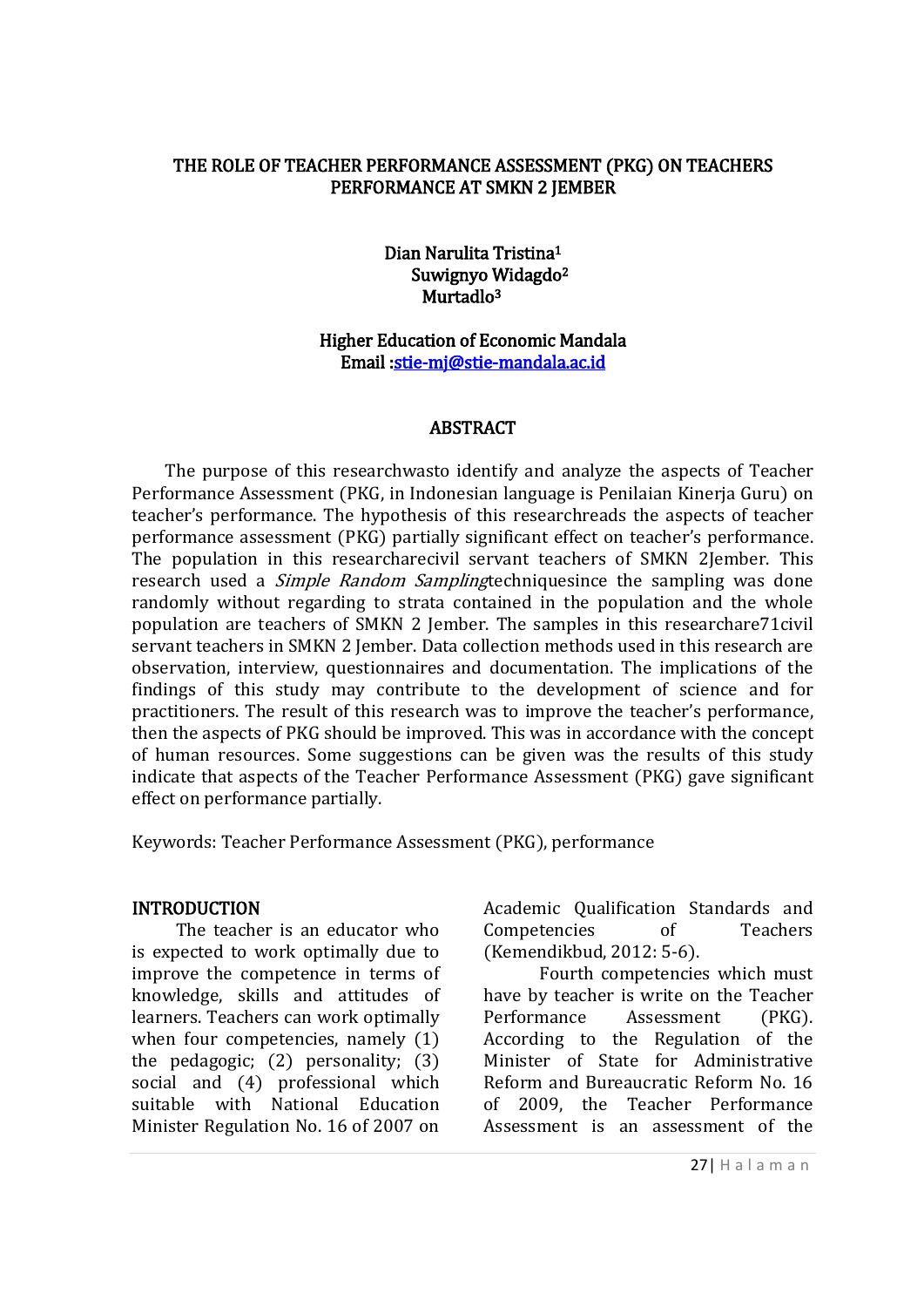activities of each item of her main tasks in order to develop a career, rank and position. The implementation of the main duty of teachers can not be separated from the teacher's ability in the mastery of knowledge, application of knowledge and skills, as competencies required as writed on National Education Minister Regulation No. 16 of 2007 on Academic Qualification Standards and Teacher Competency. Mastery of competencies and application of knowledge and skills of teachers, will determine the achievement of quality learning or coaching learners, and the implementation of additional tasks that are relevant to the school / madrasah, especially for teachers with the additional task. Teacher Performance Assesment System (PKG) is a system ability designed to identify teachers to perform their duties through the measurement of competence mastery in performance (Ministry of Education and Culture, 2012).

The adventages of the Teacher Performance Assessment is to determine policies related to improving the quality and performance of teachers as spearhead the implementation of the educational process in creating an intelligent human being, comprehensive, and highly competitive. PKG is a reference for school / madrasah to establish career development and promotion of teachers. For teachers, the PKG is a guideline to determine the elements of performance are assessed and the means to determine individual strengths and weaknesses in order to improve the quality of performance (Kemendikbud, 2012: 3).

Mastery of competencies and application of knowledge and skills of teachers, will determine the achievement of quality learning or mentoring learners. Past research conducted by Lathifiah (2016) discusses theinfluence of PKG and organizational culture on the performance of teachers in the district SMPI Ciawi Bogor, West Java. The results showed that Teacher Performance Assessment (PKG) gave partially significant effect on the performance of teachers in the district teachers SMPI Ciawi Bogor, West Java. The phenomena is a problem in SMKN 2 Jember is not all teachers have performed as expected, both from the quality, quantity, time efficiency work in realizing the vision and mission. When was done classroom supervision PKG, then the teacher will make preparation possible with a good variety of teaching methods in order to made the classbetter than everyday teaching and learning conditions. Rights and obligations are always together .As teacher has competeciest and professional teachers will get professional allowance. With the benefits of the teaching profession is expected they increase compesation teachers in order to transfer knowledge to the learners. Teachers have been given the compensation rights with duties of a teacher. Based on the phenomenon that has been described above, this study discusses the role of aspects of the Teacher Performance Assessment (PKG) on the performance of teachers at SMKN 2 Jember. The problems concerning the PKG influence the performance of teachers at SMKN 2 Jember discussed in this research is formulated as follows: is there was a significant effect of Teacher Performance Assessment (PKG) on the teacher's performance? Based on the formulation of the problem above, we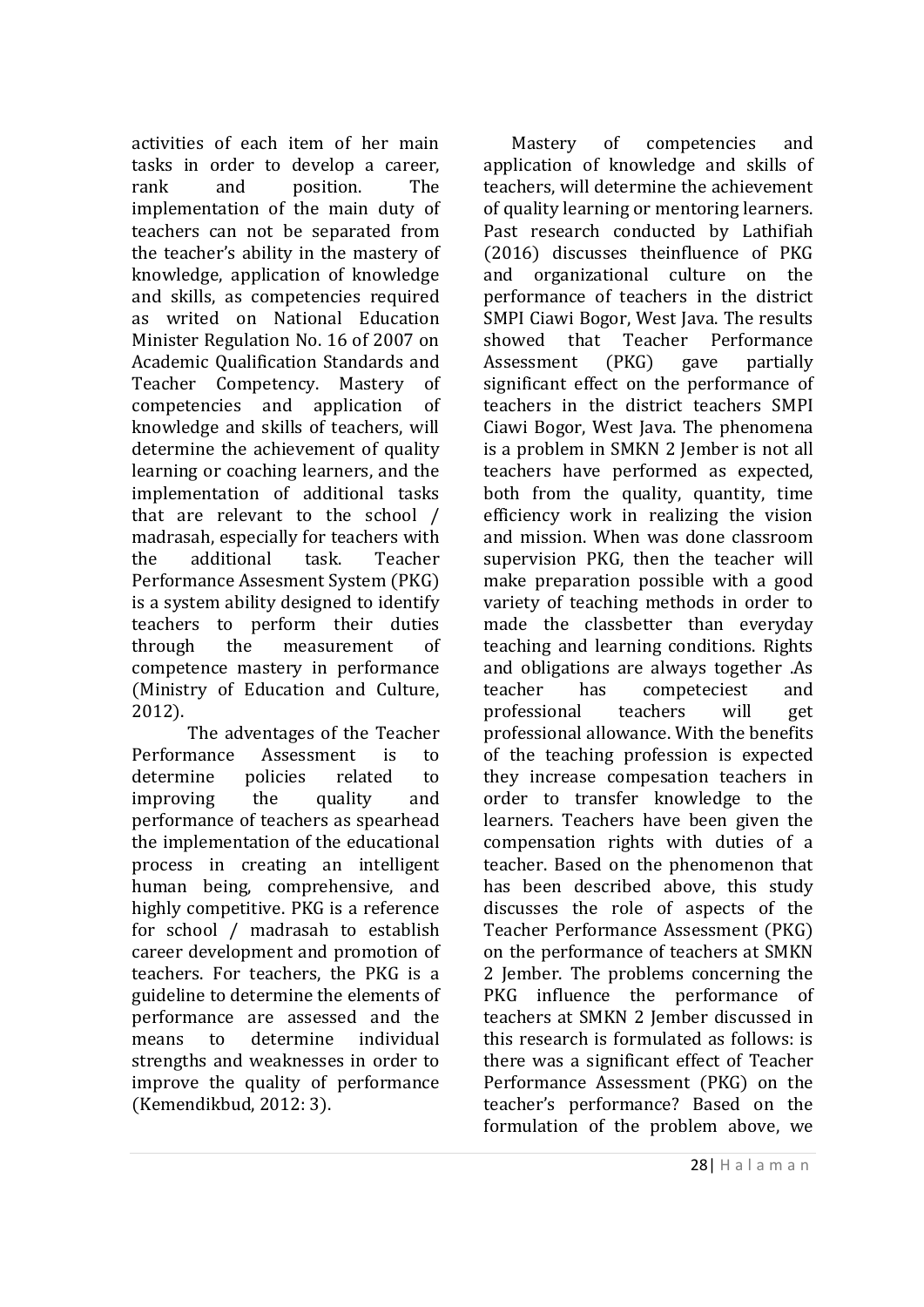can identify the purpose of the reaserch was to determine and analyze the aspects of the Teacher Performance Assessment (PKG on teacher's performance. Based on the identification of problems that have been found, this research was limited to respondents aspect Teacher Performance Assessment (PKG), a civil servant teachers The SMKN 2 Jember environment.

# RESEARCH METHOD

This research was conducted at SMKN 2 Jember which located on Jl. Tawangmangu No. 59 Jember in November 2016.

This study used a sampling Simple

Randomsamplingtechnique.Reasearch used samplingsince the sampling is done randomly without regard to strata contained in the population and the whole population was teachers at SMKN 2 Jember.

Technique is used with simple random sampling the formula of Slovin (Juliansyah Noor, 2011: 158), since SMKN 2 Jember divided into departments and teacher NA, then from each department and teacher NA will take some samples teachers according to the number of teachers in schools with a 5% error level, namely:

$$
n = \underline{n}
$$

 $1 + n$ .  $e^2$ 

From the results of these calculations is 70.78 then rounded to 71 respondents. Each researcher has a reason in determining the number of respondents. Whether using a random sampling or popolation or the other. This research using random sampling, which each respondent has a probability equal to the other respondents. List of respondents in the data first and then do the draw. The name that appears become respondents in the reaserch. This resaerch uses 71 respondents respondents due to several things: 1) require the minimum number of respondents using the Slovin formula, 2) save time and cost when compared to the overall sample, 3) it can give depth information. In addition, the number of 71 respondent was considered good sample. Namely the objective reepresentatif and on time / puntual. datamay provide a more in-depth and thorough.

# RESEARCH RESULTS ANALYSIS

To determine the effect of independent variables (PKG) on the dependent variable (performance) partially used t test, where this test comparing the t-test with a t-table results of tests on each variable teacher performance assessment, workplace culture and leadership on performance.

Table Summary of Results of t test

| Variable                             | t-test | t-<br>table | Sig  |
|--------------------------------------|--------|-------------|------|
| Teacher<br>evaluations<br>are $(X1)$ | 2.169  | 1.99        | 0.03 |
| Working<br>culture (X2)              | 2.383  |             | 0.02 |
| Leadership                           | 3,557  |             | 0,00 |

Based on the table above the known value of t-test variable teacher performance assessmentwas equal to 2,169 with a probability value of 0,034, while the value of the t-table amounted to 1.996 (Appendix 11), so that t count> t-table (2.169> 1.996). That was indicated that the variable aspects of teacher performance assesment partially have a significant effect on teach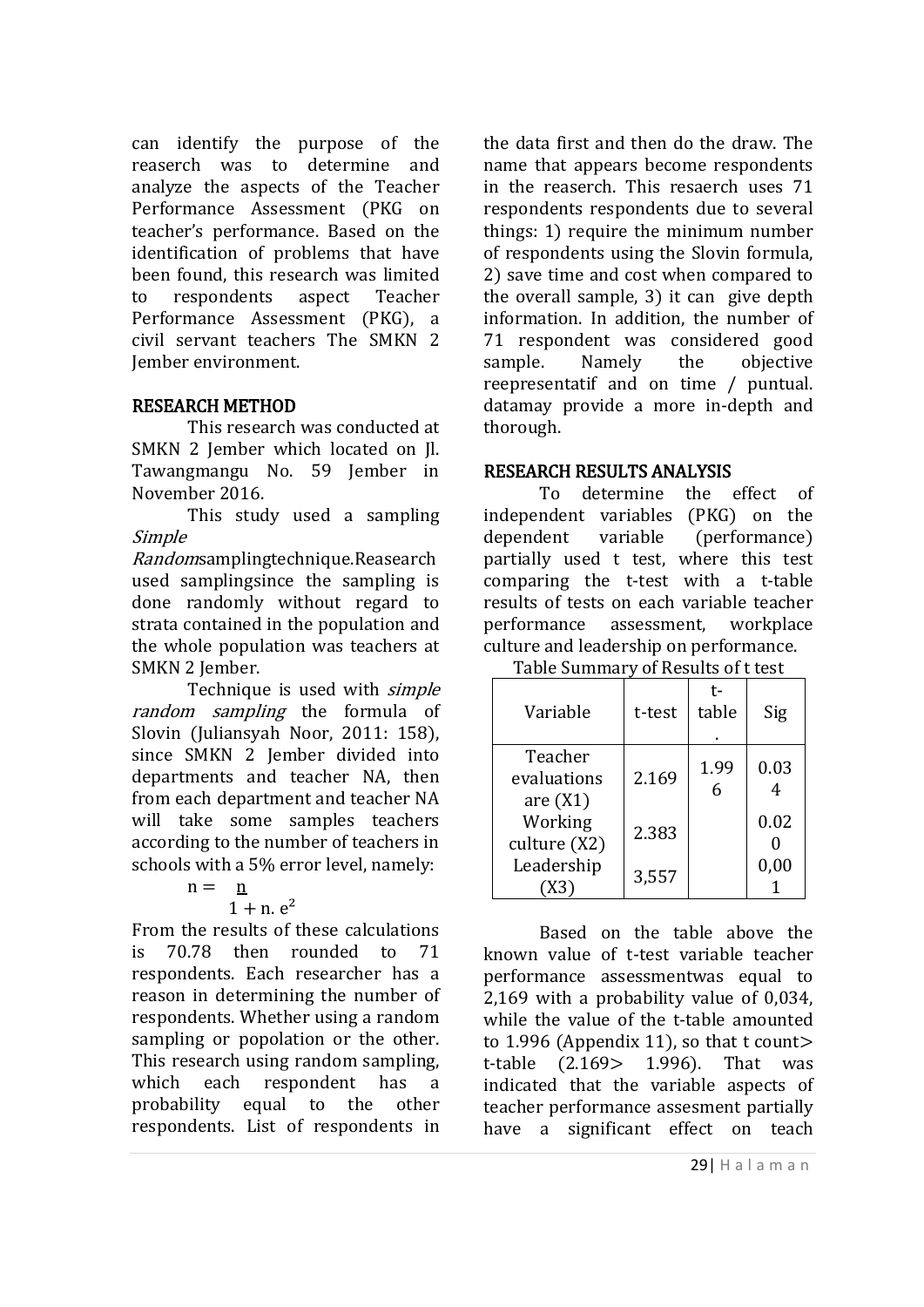performance. PKG has an influence on the performance due to the high ability of teachers to communicate with students, as well as their efforts to increase the ability of mastery learning theory and principles of learning. So it can support the hypothesis, *Aspect* Teacher Performance Assessment (PKG) gave partially significant effect on performance.

# INTERPRETATION

Based on the result analysis above showed that the effect aspects of Teacher Performance Assessment (PKG) gived effect on teacher performance SMKN 2 Jember. Were the result. Were the result that were known value of t-test variable aspects of teacher performance appraisal is equal to 2,169 with a probability value of 0.034, while the value of the t-table amounted to 1.996 (Appendix 11), so that t count  $>$  t-table (2.169 $>$  1.996). This indicates that the variable aspects of teacher performance appraisal partially have a significant effect on performance.

The results were consistent with the hypothesis of the study, which reads "Aspects of Teacher Performance Assessment (PKG) partially affect the performance". This proves that aspect Teacher Performance Assesment (PKG) can support teachers in doing the work, because the performance is also influenced by aspects of Teacher Performance Assessment (PKG).

Teacher Performance Assessment (PKG) is also an instrument that is used in the performance evaluation as part of the implementation of performance management, as stated by Syafarudin that performance evaluation is one part of performance management, which is the process in which the performance of the individual and evaluated is used to answer the question, "How good is the performance of a teacher in a given period?" (2005: 178).

Assessment aspect Teacher Performance (PKG) owned by teachers of SMK 2 Jember very good. Most teachers understand the four component aspects Penialaian Teacher Performance (PKG), namely pedagogy, personality, social and professional. The most dominant indicator is to establish good communication with learners. This shows that most of the teachers at SMKN 2 Jember able to convey messages either unidirectional or bidirectional well her students.

The evaluation of the teacher's performance is packaged in the form of teacher performance assesment. On the other hand, with the Teacher Performance Assessment is one of several awards for teachers, because the results can be used for the proposed promotion of civil service teachers. Teachers who have an understanding and implementing aspects of the Teacher Performance Assessment (PKG) which either will do the job with full responsibility, teachers will also increase the quality of its performance. Conversely, if a teacher has a low understanding and applying, be lazy and their own way of working. Teachers are lazy at work will be able to affect its performance which led to the achievement of low performance.

The results of this research was ini line with the results conducted by Lathifah (2016) which showed the significant effect aspects of the Teacher Performance Assessment (PKG) on teacher performance partialy.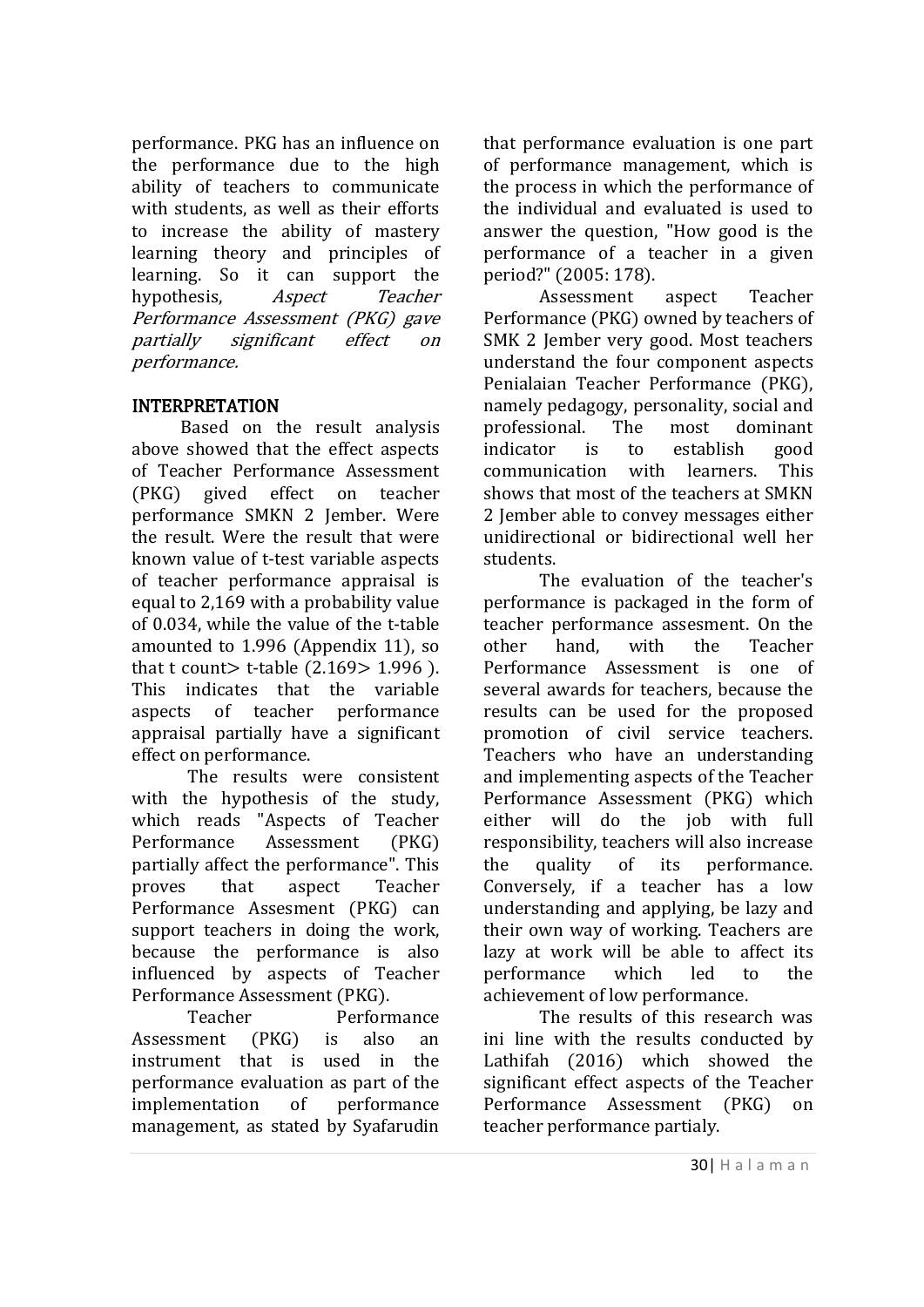## **CONCLUSION**

Based on the results analysis and a discussion about the effect of Teacher Performance Improvement System (PKG) on the teacher's performance at SMK Negeri 2 Jember, it was concluded that to improve teacher performance can be improved through PKG. The conclution of this hypothesis of this research the following: 1) improving teacher performance can be supported by the teacher's ability to communicate with students. 2) Improving the teachers performance can be supported with the high responsibility of the teacher to the workload. 3) Improving the performance of teachers can be supported with the ability to complete the tasks assigned on time. 4) Improving teachers performance will become more effective and efficient if teachers are able to apply with the same ability to establish communication with learners, responsibilities of teachers to the workloads, the ability to complete assigned tasks on time.

# IMPLICATIONS

The implications of this findings this research could give contribution on the development of science and for practitioners as follows: This research supports the theory and research which states that: (1) Aspects of teacher performance assesment (PKG) is partially significant effect on the teacher's performance at SMK Negeri 2 Jember

The end result of this research is to improve the performance, then the PKG aspects, should be improved.

This is consistent with the concept of human resources.

### **REFERENCES**

- Arif dan Farid. 2011. Pengaruh Kepemimpinan, Stres Kerja, Disiplin Kerja dan Kompensasi dengan Kinerja Pegawai. Jurnal Ekonomi Manajemen Sumber Daya. Vol. 12, No. 1, Juni 2011.
- Baihaqi ,Muhammad Iqbal .2015. Pengaruh Gaya Kepemimpinan Kepala Sekolah Dan Motivasi Kerja Terhadap Kinerja Guru Di Ma A'arif Selorejo Blitar. Jurnal Konstruktivisme, Vol. 7, No. 2, Juli 2015: FKIP Universitas IslamBalitar,Blitar
- Dharma, Agus. 2003. Manajemen Supervisi:Petunjuk Praktis Bagi Para Supervisor.
- Edisi Revisi. Cetakan kelima. Jakarta: Raja Grafindo Persada.
- Dimyati, Mohamad.2009. Analisis SEM dakamUjiPengaruhBeberapaVariab elTerhadapLoyalitas, KajianBerbasisRisetpadaDebiturKr edit *Usaha Kecil*.Jakarta: MitraWacana Media.
- Depdikbud. (2012). Buku Pedoman Pelaksanaan Penilaian Kinerja Guru. Jakarta.
- Ferdinand, Augusty. 2006. Metode Penelitian Manajemen: Pedoman Penelitian untuk Skripsi, Tesis dan Disertasi Ilmu Manajemen, Semarang: Badan Penerbit Universitas Diponegoro.
- Gering Supriyadi, 2003., Budaya Kerja Organisasi Pemerintah, Bahan Ajar Diklat Prajabatan Golongan I dan II, Lembaga Administrasi Negara.
- Gering, Supriyadi dan Triguno. 2001. Budaya Kerja Organisasi Pemenrintah.. Jakarta. Lembaga Administrasi Negara.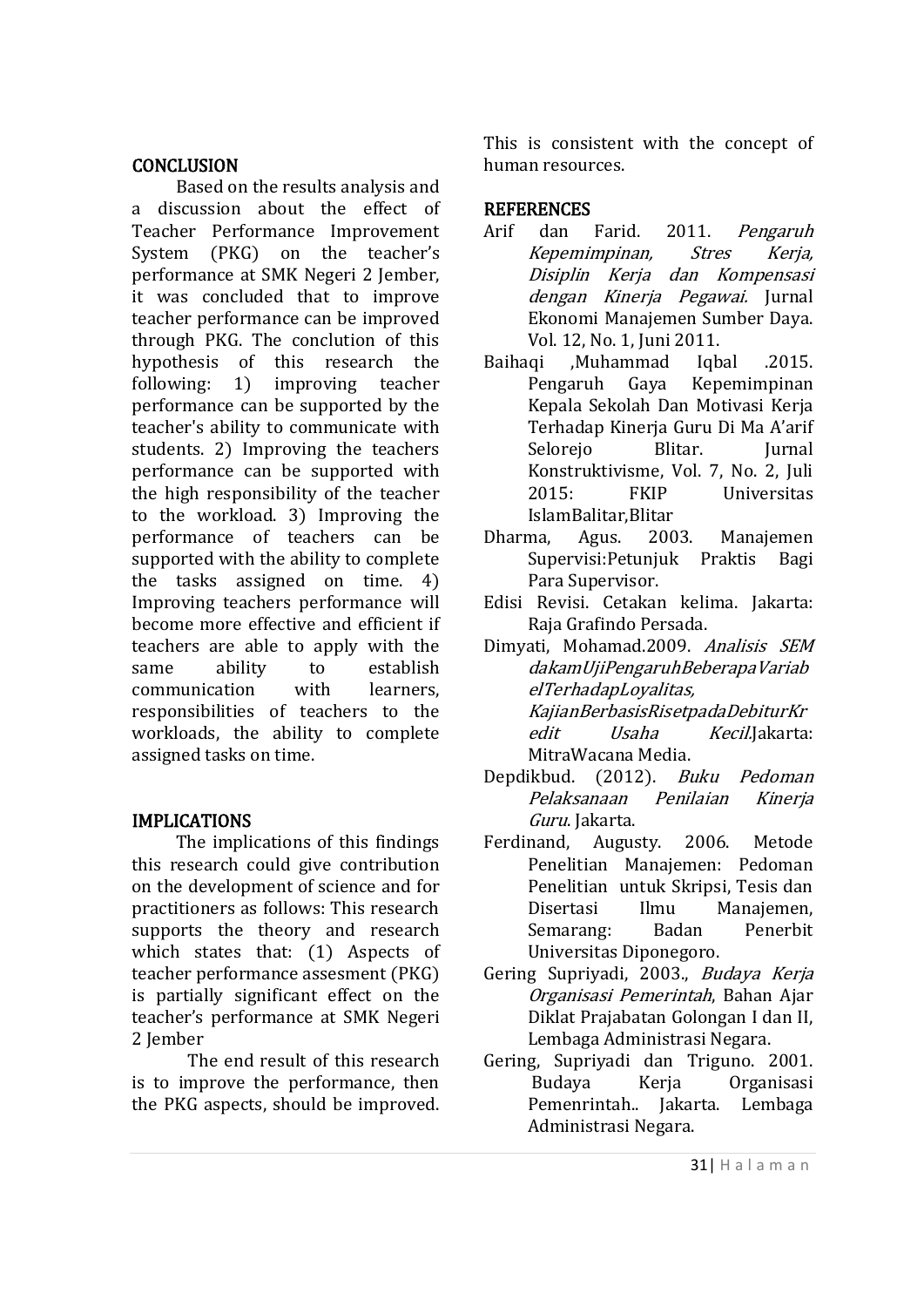- Hasibuan, Malayu SP. 2008. ManajemenSumberDayaManusia . Jakarta: PT. BumiAksara
- Hasibuan, Malayu SP. 2005. ManajemenPrestasiKerja. Jakarta: Rajawali
- Istianto, Bambang. 2011. Manajemenpemerintahandalam perspektifpelayananpublik.Jakar ta: Raja GrafindoPersada
- Kementrian Pendidikan Dan Kebudayaan. (2012). Pedoman Pelaksanaan Penilaian Kinerja Guru: Pembinaan dan Pengembangan Profesi Guru Buku 2. Diunduh dari www.slideshare.net/purdiyanto /penilaian-kinerja-guru-pkg diakses tanggal oktober 2016 pukul 11:08.
- Lathifah, Zahra Khusnul 2016. Pengaruh Penilaian Kinerja Guru (PKG) dan Budaya Organisasi Terhadap Kinerja Guru di Sekolah Menengah Pertama Islam (SMPI) di Kecamatan Ciawi Bogor Jawa Barat.Tesis Program Pascasarjana. IAIN Surakarta.
- Noor, Juliansyah. (2011). Metodologi Penelitian: Skripsi, Tesis, Disertasi, dan Karya Ilmiah. Jakarta: Kencana Prenada Media Group.
- Ndraha, Talidziduhu. (2005). Teori Budaya Organisasi. Jakarta: Rineka Cipta
- Ndraha, Talidziduhu. (1997). Budaya Organisasi. Jakarta : PT Rineka Cipta
- Pramono, Harry.2012. Pengaruh Sistem Pembinaan, Sarana Prasarana Dan Pendidikan Latihan Terhadap Kompetensi Kinerja Guru Pendidikan Jasmani Sekolah Dasar Di Kota Semarang

. Jurnal Penelitian Pendidikan Vol. 29 Nomor 1 tahun 2012. Fakultas Ilmu Keolahragaan, Universitas Negeri Semarang

- Rivai Veithzal. 2008. Kepemimpinan dan Perikaku Organisasi. Edisi Kedua. Jakarta : PT. Raja Grafindo Persada. Riyadi, Slamet.
- 2011.PengaruhKompensasiFinansi al, Gaya Kepemimpinan, danMotivasiKerjaTerhadapKinerja KaryawanpadaPerusahaan Manufaktur di JawaTimur.Surabaya :Universitas 17 Agustus 1945
- Sugiono.(2007). Metode Penelitian Kuantitatif, Kualitatif, fan R&D. Bandung: Alfabeta.
- Sedarmayanti,2008. Manajemen Sumber Daya Manusia, Reformasi Birokrasi dan Manajemen PNS. Bandung: PT. RefikaAditama.
- Siagian,P.Sondang.2007.Manajemen Sumber Daya Manusia. Cetakan ke 15.Jakarta: PT.BumiAksara
- Sugiyono. 2012. MetodePenelitianBisnis.Bandung:Al fabeta
- ………….2010.StatistikuntukPenelitian, Bandung: Alfabeta
- Suryani, Susi. 2013.PengaruhBudayakerjaTerhad apKinerja Guru dalam Proses BelajarMengajarSekolahMenengah Atas Dan Kejuruan di KecamatanPrambanan.Skripsi Program StudiManajemenPendidikan. UNY
- Soetopo, MeitaPragiwani. 2016. Pengaruhkepemimpinan, pendidikandanpelatihanMotivasike rja, danbudayaorganisasiTerhadapkom petensidankinerja guru. Jurnal STEI Ekonomi Volume 25 – Nomor 1, Juni